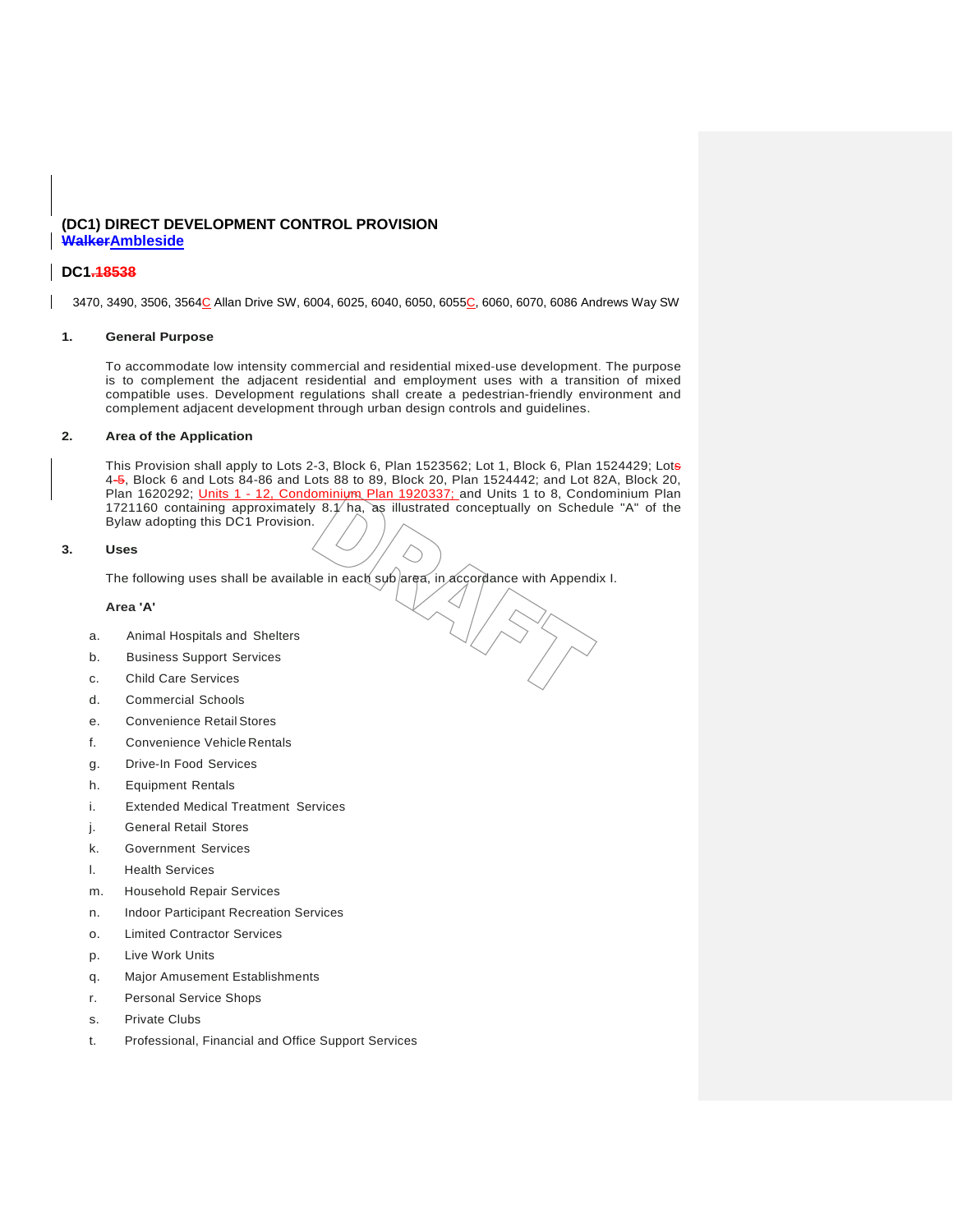- u. Protective and Emergency Services
- v. Public Libraries and Cultural Exhibits
- w. Religious Assembly
- x. Restaurants
- y. Specialty Food Services
- z. Spectator Entertainment Establishments
- aa. Veterinary Services
- bb. Warehouse Sales
- cc. Fascia Off-premises Signs
- dd. Fascia On-premises Signs
- ee. Freestanding Off-premises Signs
- ff. Freestanding On-premises Signs
- gg. Projecting On-premises Signs
- hh. Roof Off-premises Signs
- ii. Roof On-premises Signs
- jj. Temporary On-premises Signs

# **Area 'B' and Area 'E'**

- a. Apartment Housing
- b. Automotive and Minor Recreation Vehicle Sales/Rentals
- c. Bars and Neighbourhood Pubs
- d. Business Support Services
- e. Child Care Services
- f. Commercial Schools
- g. Convenience Retail Stores
- h. Convenience Vehicle Rentals
- i. Drive-In Food Services
- j. Exhibition and Convention Facilities
- k. Extended Medical Treatment Services
- l. General Retail Stores
- m. Government Services
- n. Greenhouses, Plant Nurseries and Market Gardens
- o. Health Services
- p. Hotels
- q. **Indoor Participant Recreation Services**
- q.r. Liquor Stores, limited to 275 m2
- r.s. Live Work Units
- s.t. Lodging Houses
- t-u. Personal Service Shops
- u.v. Professional, Financial and Office Support Services

**Comment [SS1]:** The uses remain unchanged from approved DC1.18538, Area E was originally part of Area B; as such, the list of uses for Area B and Area E will be the same.

**Comment [SR2]:** Reflects recent Zoning Bylaw changes to replace Minor Alcohol **Sales**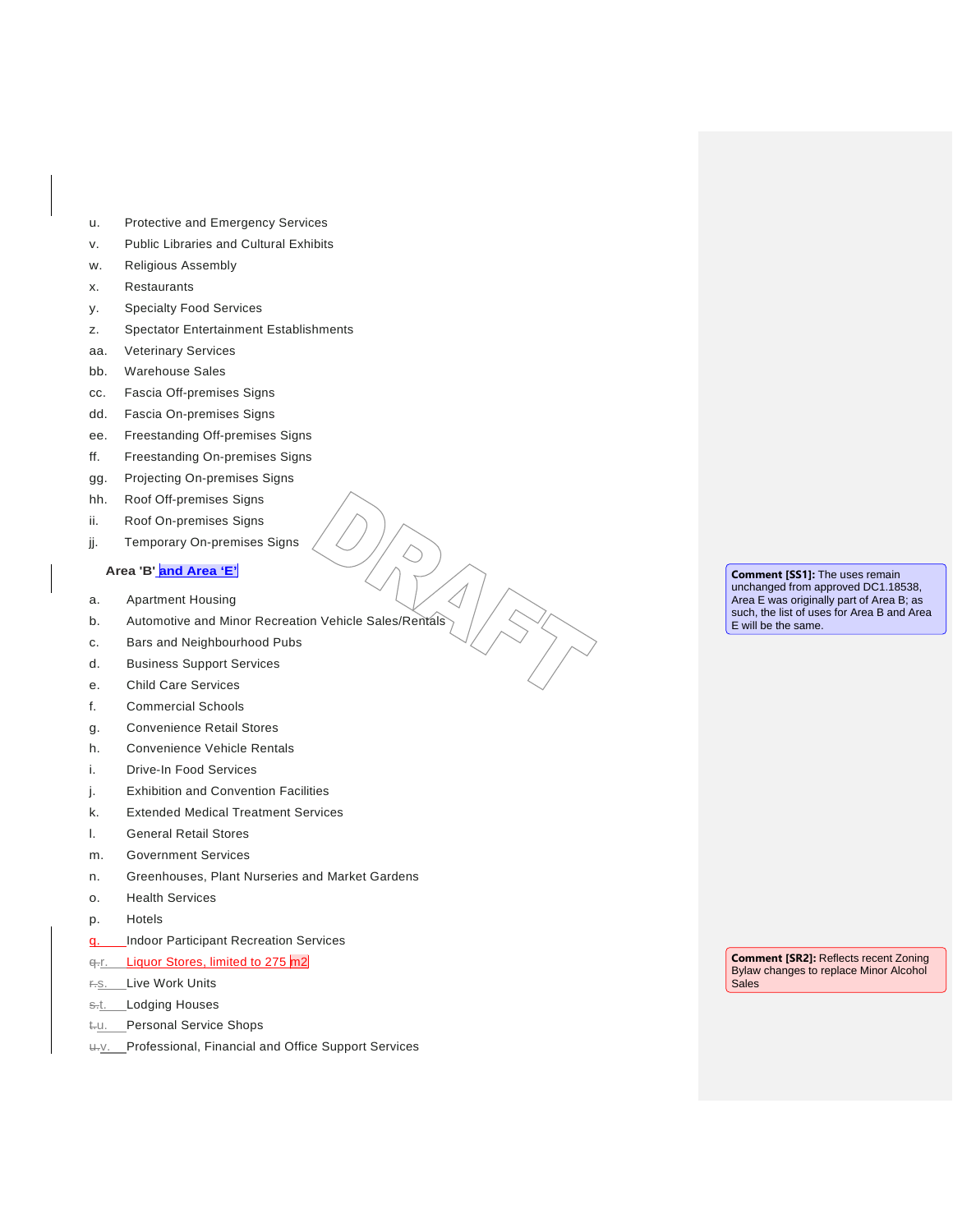# v.w. Private Clubs

# w. Minor Alcohol Sales

- x. Nightclubs
- y. Veterinary Services
- z. Religious Assembly
- aa. Restaurants
- bb. Residential Sales Centres
- cc. Specialty Food Services
- dd. Spectator Entertainment Establishments
- ee. Fascia Off-premises Signs
- ff. Fascia On-premises Signs
- gg. Freestanding Off-premises Signs
- hh. Freestanding On-premises Signs
- ii. Projecting On-premises Signs
- jj. Roof Off-premises Signs
- kk. Roof On-premises Signs
- ll. Temporary On-premises Signs

### **Area 'C'**

a. Animal Hospitals and Shelters

- b. Business Support Services
- c. Child Care Services
- d. Commercial Schools
- e. Convenience Retail Stores
- f. Convenience Vehicle Rentals
- g. Drive-In Food Services
- h. Equipment Rentals
- i. Exhibition and Convention Facilities
- j. Extended Medical Treatment Services
- k. General Retail Stores
- l. Government Services
- m. Health Services
- n. Hotels
- o. Household Repair Services
- p. Indoor Participant Recreation Services
- q. Limited Contractor Services
- r. Live Work Units
- s. Major Amusement Establishments
- t. Personal Service Shops
- u. Private Clubs

**Comment [SR3]:** Reflects recent Zoning Bylaw Changes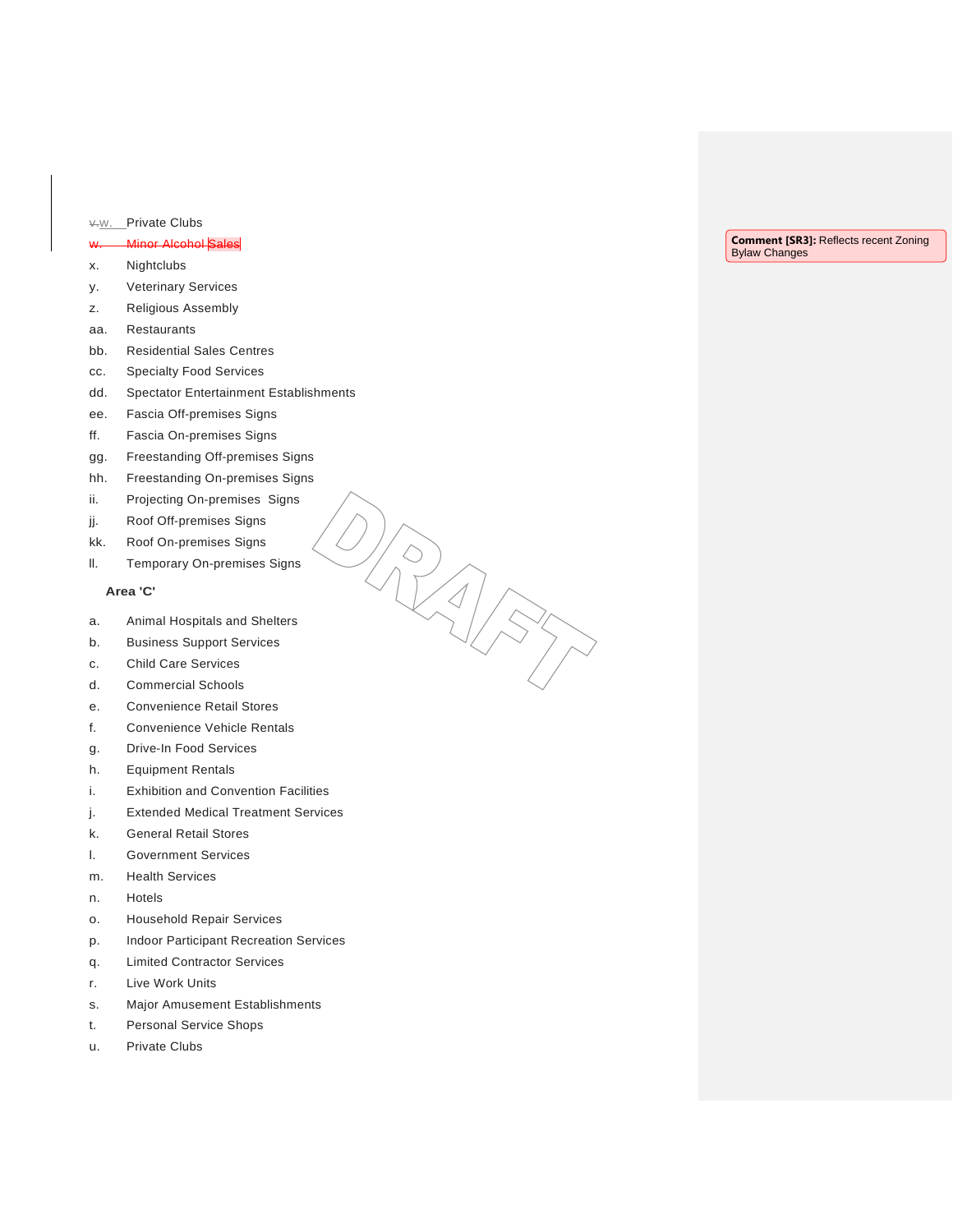- v. Professional, Financial and Office Support Services
- w. Protective and Emergency Services
- x. Public Libraries and Cultural Exhibits
- y. Religious Assembly
- z. Restaurants
- aa. Specialty Food Services
- bb. Spectator Entertainment Establishments
- cc. Veterinary Services
- dd. Warehouse Sales
- ee. Fascia Off-premises Signs
- ff. Fascia On-premises Signs
- gg. Freestanding Off- premises Signs
- hh. Freestanding On-premises Signs
- ii. Projecting On-premises Signs
- jj. Roof Off-premises Signs
- kk. Roof On-premises Signs
- ll. Temporary On-premises Signs

## **Area 'D'**

a. Animal Hospitals and Shelters

- b. Bars and Neighbourhood Pubs
- c. Business Support Services
- d. Cannabis Retail Services
- e. Child Care Services
- f. Commercial Schools
- g. Convenience Retail Stores
- h. Convenience Vehicle Rentals
- i. Equipment Rentals
- j. Extended Medical Treatment Services
- k. General Retail Stores
- l. Government Services
- m. Health Services
- n. Household Repair Services
- o. Indoor Participant Recreation Services
- p. Major Amusement Establishments
- q. Personal Service Shops
- r. Private Clubs
- s. Professional, Financial and Office Support Services
- t. Public Libraries and Cultural Exhibits
- u. Restaurants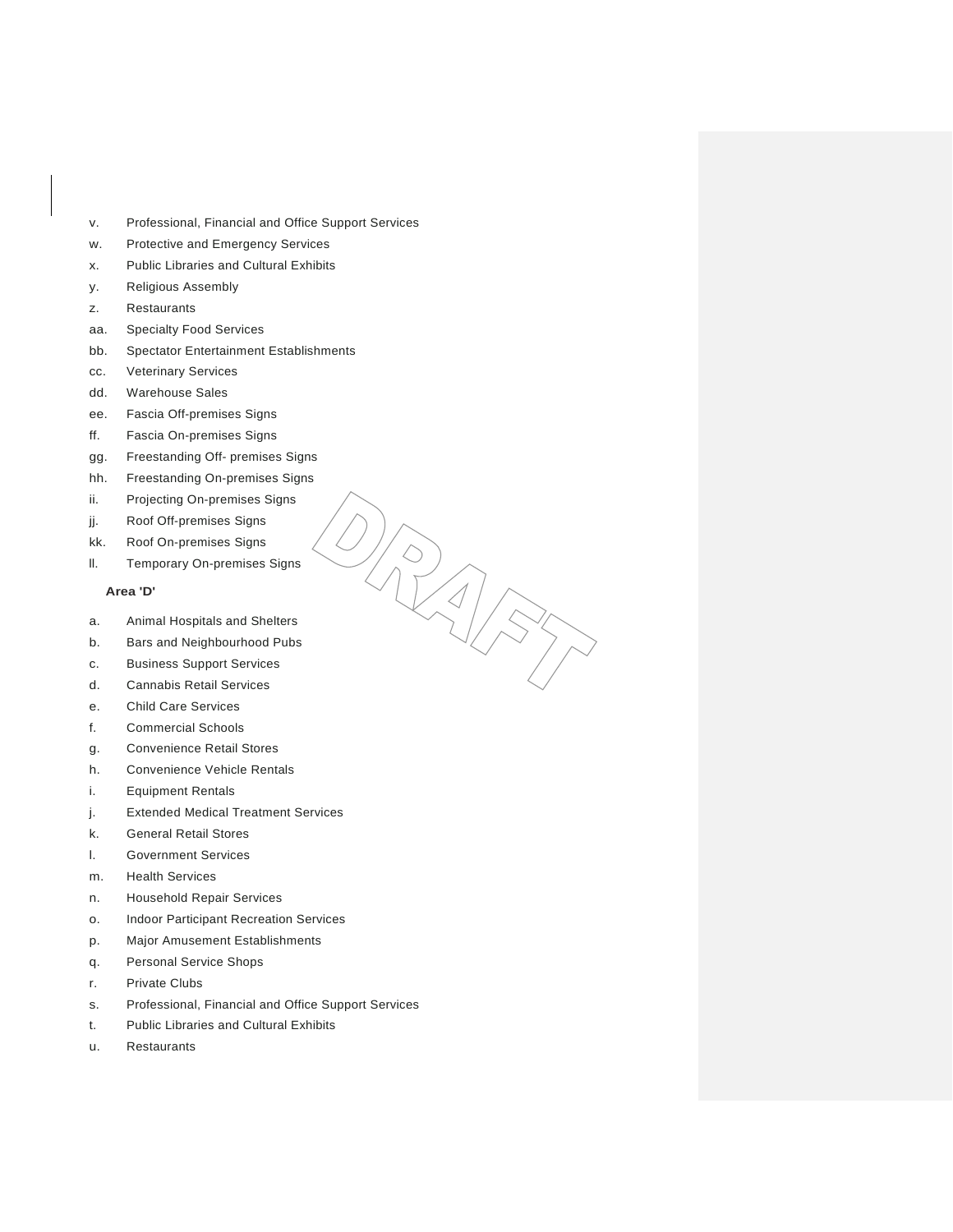- v. Specialty Food Services
- w. Veterinary Services
- x. Fascia On-premises Signs
- y. Freestanding Off-premises Signs
- z. Freestanding On-premises Signs
- aa. Projecting On-premises Signs
- bb. Roof On-premises Signs
- cc. Temporary On-premises Signs

#### **4. Development Regulations**

- a. The following Uses shall only be designed as an integral component of a Hotel, or a Professional, Financial and Office Support Services building and shall not have direct public access from the outside of the building:
	- i. Convenience Retail Stores
	- ii. General Retail Stores
	- iii. Major Amusement Establishments
	- iv. Minor Alcohol SalesLiguor Stores
	- v. Nightclubs
	- vi. Specialty Food Services
- b. Section 4 (a) of this Bylaw shall not apply to Area  $\sqrt[n]{D}$ .
- c. Prior to the issuance of the first Development Permit for the Site the Development Officer shall be satisfied as to the Site suitability, in consultation with the Environmental and Energy Coordination Unit.
- d. A minimum Setback of 3.0 m shall be required.
- e. The maximum building Height shall not exceed 18.0 m.
- f. No parking, loading, storage, trash collection, outdoor service or display area shall be permitted within a minimum Setback adjacent to a public roadway, public walkway or a residential zone. Vehicular parking, loading, storage and trash collection areas shall be screened from view from any adjacent Sites or public roadways in accordance with Section 55.
- g. Parking shall be in accordance with Section 54, Schedule 1.
- h. Underground parking shall be in accordance with Section 54.
- i. Landscaping shall be in accordance with Section 55. Not murpose of calculation Cla<br>The calculation of the subset of the subsection of the State Class
- j. A detailed Landscaping plan shall be submitted in accordance with Section 55.4 prior to the approval of any development permit. The landscape plan, with planting details, must have the seal and signature of a Registered Alberta Landscape Architect and shall be to the satisfaction of the Development Officer.
- A detailed lighting plan of the exterior of buildings and any outdoor parking display, and storage areas shall be submitted at the time of Development Permit application, to the satisfaction of the Development Officer.
- The owner will be required to confirm that the sanitary generation rate for the proposed development of each lot be less than the design sanitary generation rate allocated to the lot in neighbourhood design, to the satisfaction of the Development Officer in conjunction with Subdivision and Development Coordination (Drainage), prior to the approval of the Development Permit.

**Comment [SR4]:** Landscaping regulations have changed, and the existing reference no longer works.

**Comment [SR5]:** Reflects existing servicing constraints; additional information is provided here to facilitate the Development Permit process and clarify requirements.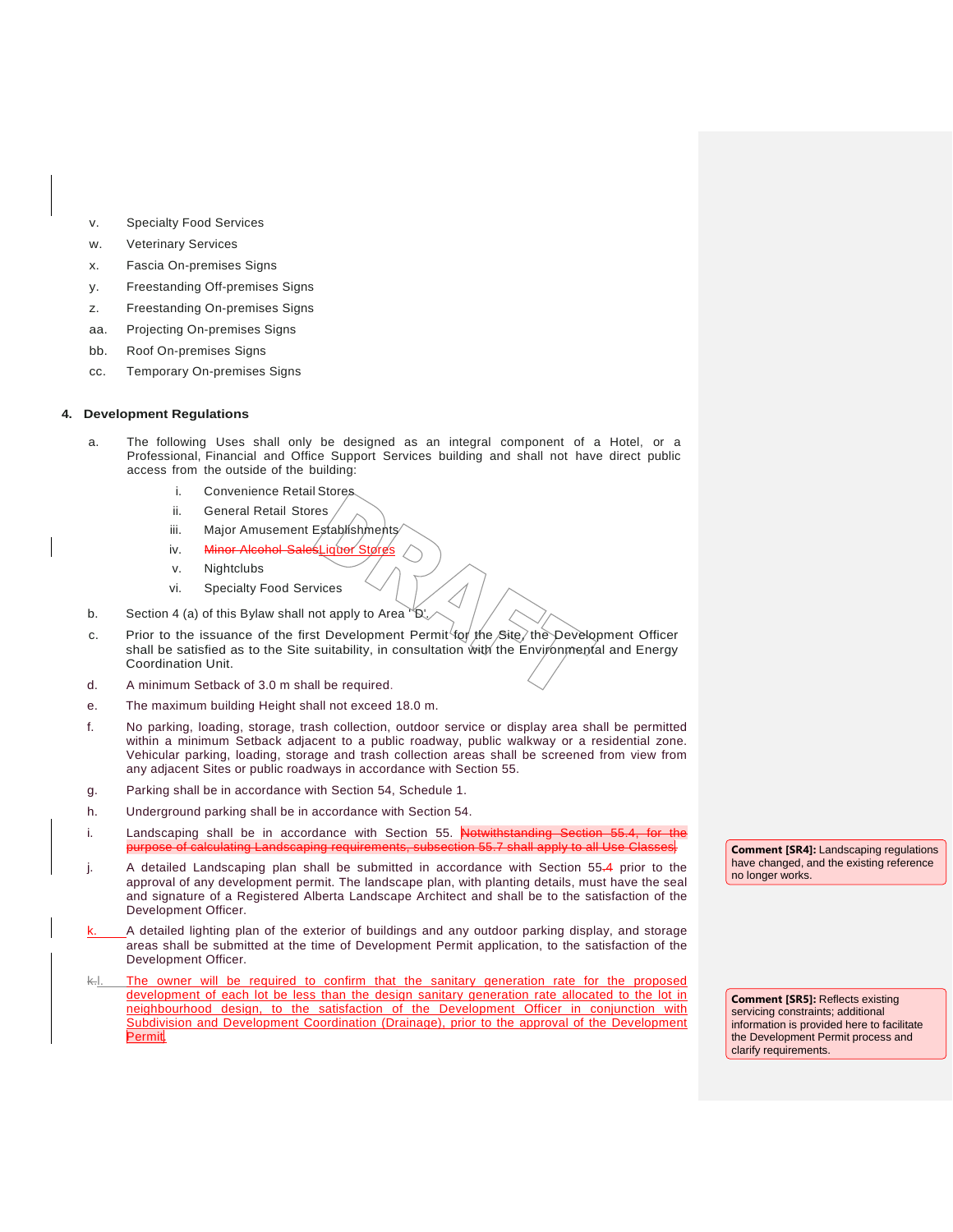l.m. Signs shall comply with the Sign Regulations found in Section 59 and 59F.

m. Cannabis Retail Sales shall comply with Section 70.

### n. Development regulations specific to Area 'E':

- Notwithstanding Section 4(d) parking, canopies and support structures shall be permitted within the north Setback.
- Notwithstanding Section (n)(i) of this Bylaw, the Setback area in the northwest corner, adjacent to the public walkway, shall not allow parking, and shall include landscaping and a minimum of one tree.
- i.iii. Parking, loading and trash collection shall be permitted within the rear setback.

#### **5. Site Design**

- a. The development shall create a pedestrian-friendly environment, which may include entrance features, outdoor sitting areas, canopies, landscaping and other features that lend visual interest and a human scale to development.
- b. A 3.0 metre hard surface walkway  $\sqrt{e}$ ast-west connection within a 6.0 metre walkway (public access) shall be provided through the site as shown in Appendix I.
- c. All exterior lighting shall be designed so all light is contained within the Site.
- d. Functional and decorative lighting shall be provided throughout the Site to enhance the appearance of the Site and buildings. The applicant shall submit a lighting plan as part of a Development Permit application demonstrating this standard.

#### **6. Building Design**

- a. Building design shall accommodate visual interest features such as varied roof lines, architectural projections, balconies, variations in Setbacks and Stepbacks, or other design techniques to minimize building massing and/or shadow impacts and provide  $/$  architectural interest, complimentary to adjacent residential uses.
- b. In considerations of principles of Crime Prevention through Environment Design (CPTED), primary building entrances shall be identifiable, prominent, accessible, and inviting and shall incorporate weather protection features in the form of architectural elements such as a canopy, and provide adequate lighting to identify these areas at night, to the satisfaction of the Development Officer.
- c. All development shall be required to comply with, but are not limited to, the following Architectural Design Guidelines:
	- i. Elevation articulation shall be implemented for all sides of each building over two Storeys;
	- ii. Building finishes shall be of a high quality, durable and attractive in appearance;
	- iii. All mechanical equipment, including roof mechanical units shall be concealed by screening or incorporation within the building roof in a manner that is consistent with the finishing of the building and the overall architectural style of the development; and
	- iv. Facade treatment of building(s) located along public roadways and/or adjacent to any Residential Zone shall provide a consistent architectural profile and create a sensitive design interface with adjacent buildings and uses.

**Comment [SS6]:** The intent is to allow for the parking space in the northeast corner, the canopy and it's support structure to encroach into the minimum setback, adjacent to the walkway.

**Comment [SS7]:** The intent is to provide for the tree screen adjacent to the public walkway in the northwest corner, replacing the existing parking space.

**Comment [SS8]:** This provision accommodates the existing/approved parking and trash collection area that are in the rear setback. These features were placed there in accordance with a Development Permit that was approved under an earlier zoning.